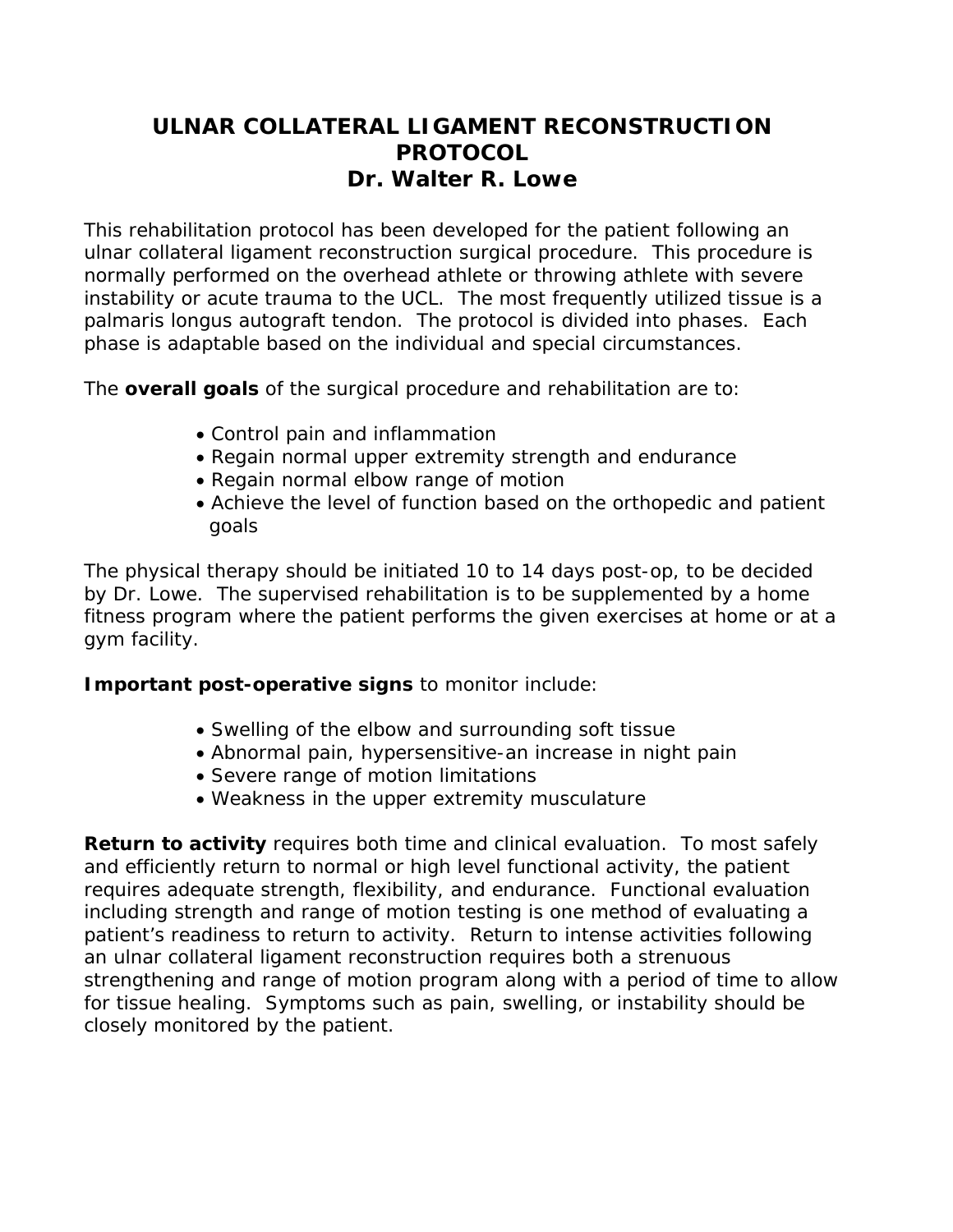## **Dr. Walter R. Lowe Phase 1: Week 1-4 UCL Protocol**

# **WEEK EXERCISE EXERCISE GOAL**<br>1.2 DOM

| $1 - 3$ | <b>ROM</b>                                    | 0-90° day 10            |
|---------|-----------------------------------------------|-------------------------|
|         | <b>AROM</b>                                   |                         |
|         | Wrist flexion/extension                       |                         |
|         | Finger flexion/extension                      |                         |
|         | Passive range of motion                       |                         |
|         | Elbow flexion/extension                       | wk <sub>2</sub>         |
|         | <b>NO FULL EXTENSION UNTIL WEEK 3 TO 4</b>    |                         |
|         | <b>STRENGTH</b>                               |                         |
|         | Grip strengthening with putty or ball         |                         |
|         | Initiate shoulder isometrics-NO ER            |                         |
|         | Initiate submaximal bicep isometrics          | wk 1                    |
|         | Initiate submaximal wrist isometrics          | wk 2                    |
|         | Initiate submaximal elbow flex/ext isometrics | wk <sub>2</sub>         |
|         | <b>BRACE</b>                                  |                         |
|         | Elbow immobilizer with arm sling              | $0 - 90^{\circ}$ wk 1   |
|         | <b>Functional brace</b>                       | $30 - 100^{\circ}$ wk 2 |
|         |                                               | $15 - 110^{\circ}$ wk 3 |
|         | <b>MODALITIES</b>                             |                         |

 E-stim as needed Ice 15-20 minutes

- Promote healing of tissue
- Control pain and inflammation
- Initiate light muscle contraction
- Independent in HEP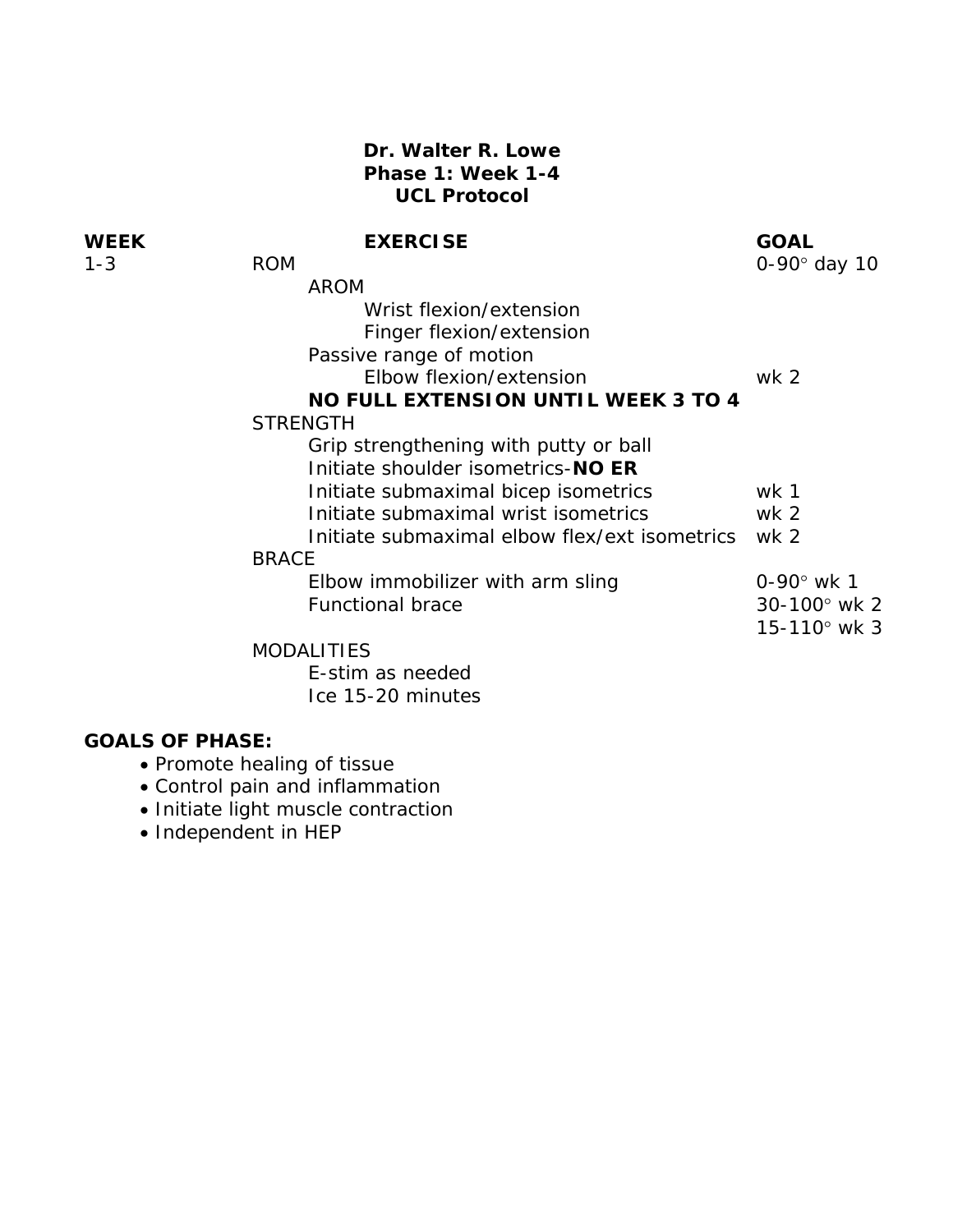### **Phase 2: Week 4-8 UCL Protocol**

**WEEK EXERCISE GOAL** 

4-8 ROM 0-145° wk 6

 Continue ROM activities from previous phase, initiate elbow AROM week 6

**STRENGTH** 

 Continue to progress strength from Phase 1 Initiate light resistance exercises Initiate light wrist flexion and extension Initiate forearm pronation and supination Initiate light elbow extension and flexion Progress shoulder strengthening program Progress rotator cuff program, avoid ER until wk 6

### BRACE

Functional brace 10-120° wk 4

0-130° wk 6

MODALITIES

Ice 15-20 minutes

- Gradual increase of ROM
- Control pain and inflammation
- Progressive strength and endurance training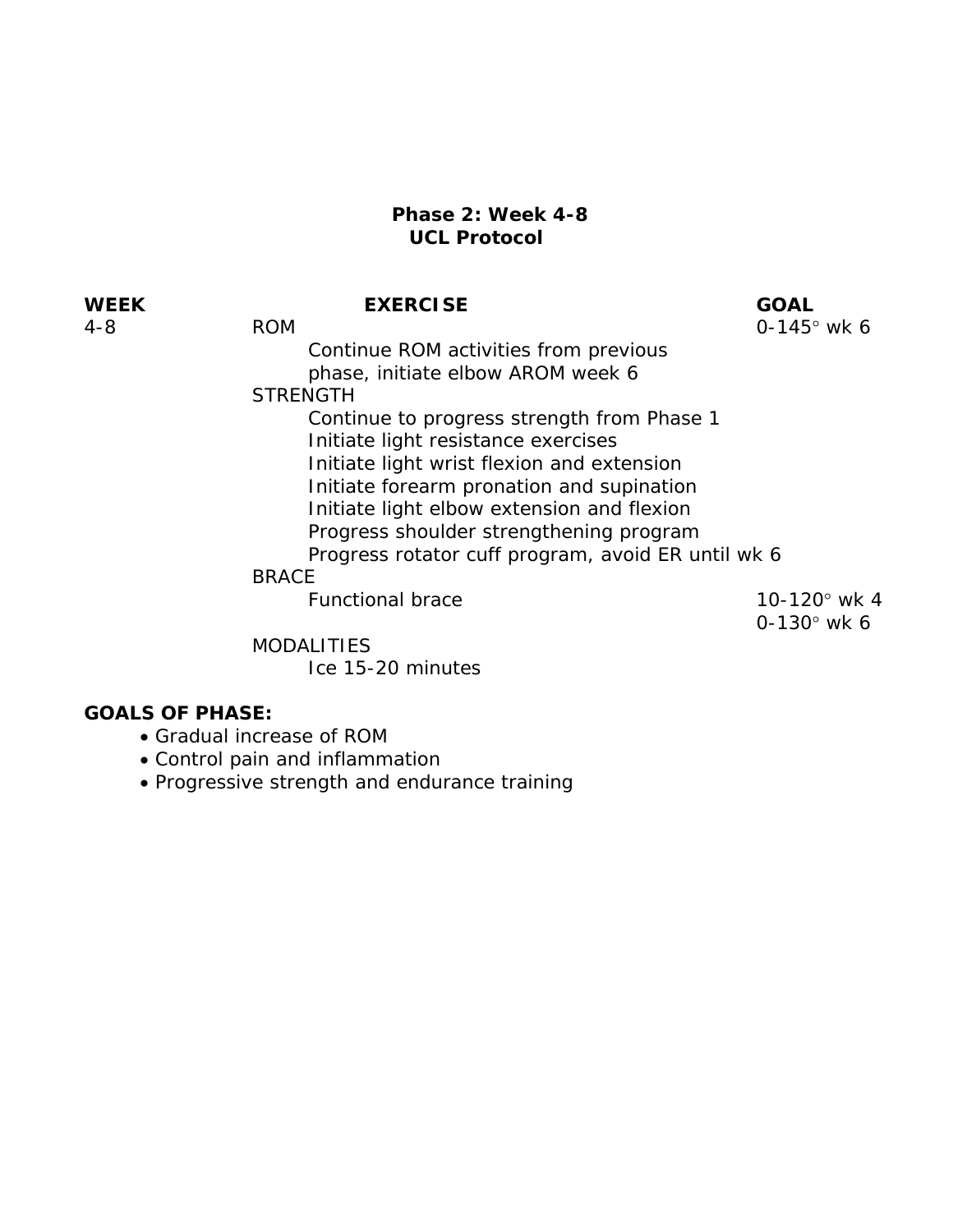#### **Phase 3: Week 8-12 UCL Protocol**

# **WEEK EXERCISE GOAL**

8-12 ROM ROM ROM

 Continue all ROM activities from previous phases

**STRENGTH** 

 Initiate eccentric elbow flexion/extension Progress elbow flexion/extension isotonics Progress shoulder isotonics Initiate manual resistance PNF patterns Initiate light bilateral plyometric program

Initiate light sports specific training week 11

 Functional brace discharged week 6 or as noted by Dr. Lowe

BRACE D/C wk 6

MODALITIES

Ice 15-20 minutes

- Full elbow ROM
- Maximize strength and endurance
- Minimize pain and inflammation
- Initiate return to sports/functional training program
- Enhance proprioception and arthrokinematics